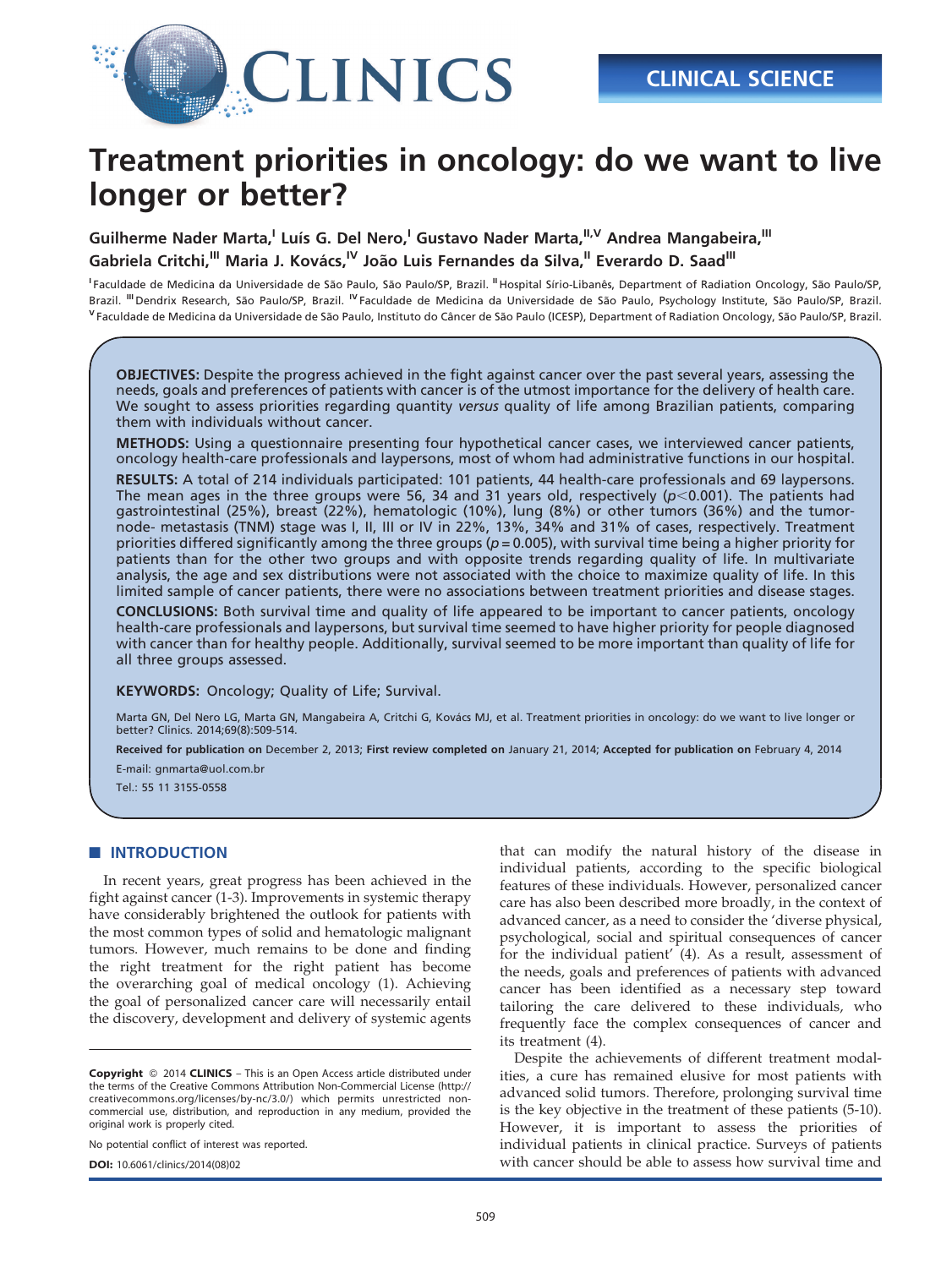

CLINICS 2014;69(8):509-514

quality [of](#page-4-0) [life,](#page-4-0) [the](#page-4-0) [two](#page-4-0) [chief](#page-4-0) [indicators](#page-4-0) [of](#page-4-0) [treatment](#page-4-0) [benefit](#page-4-0) (5), rank [in](#page-4-0) [terms](#page-4-0) [of](#page-4-0) [patient](#page-4-0) [priorities](#page-4-0) [and](#page-4-0) [identifying](#page-4-0) [what](#page-4-0) patients [value more \(quantity or quality of life\) has been](#page-4-0) propose[d](#page-4-0) [as](#page-4-0) [an](#page-4-0) [important](#page-4-0) [research](#page-4-0) [topic](#page-4-0) [\(11\).](#page-4-0) [Apparently,](#page-4-0) only a f[ew studies have been performed with the objective](#page-4-0) of asses[sing](#page-4-0) [patient](#page-4-0) [preferences,](#page-4-0) [all](#page-4-0) [of](#page-4-0) [which](#page-4-0) [were](#page-4-0) [con](#page-4-0)ducted [in North America, Europe or Japan \(11\). To our](#page-4-0) knowle[dge,](#page-4-0) [no](#page-4-0) [similar](#page-4-0) [studies](#page-4-0) [have](#page-4-0) [been](#page-4-0) [conducted](#page-4-0) [and](#page-4-0) publishe[d in Brazil. We thus decided to assess the priorities](#page-4-0) of a sam[ple](#page-4-0) [of](#page-4-0) [Brazilian](#page-4-0) [patients](#page-4-0) [with](#page-4-0) [various](#page-4-0) [tumor](#page-4-0) [types](#page-4-0) [at](#page-4-0) various [stages regarding these two therapeutic objectives,](#page-4-0) compari[ng](#page-4-0) [their](#page-4-0) [preferences](#page-4-0) [with](#page-4-0) [those](#page-4-0) [of](#page-4-0) [health-care](#page-4-0) professi[onals and layper](#page-4-0)sons. Our primary hypothesis was that cancer patients would be more likely to prioritize survival time than quality of life, compared to individuals without cancer.

## **METHODS**

## Study design and groups of participants

The study protocol for this cross-sectional survey was approved by the institutional review board of Hospital Sírio-Libanês and all of the participating individuals provided their written informed consent. We defined three groups of participants: cancer patients seen in the Departments of Medical Oncology and Radiation Oncology at the hospital, health-care professionals working in these departments and laypersons recruited at the hospital. Cancer patients and health-care professionals were consecutively invited, with no selection criteria other than age  $>18$  years old, during periods when the data collectors (GNM, LGDN and GC) were present. The patients' medical records were reviewed after their permission was granted during the consent process. Information on the disease type and stage was collected from these medical records. Laypersons were invited at the hospital according to logistic feasibility and the only selection criterion was the absence of a personal history of cancer or recent cancer cases in close family members. The participants received explanations of the study objectives and methods and they were asked to complete the study questionnaire (after the consent form was signed). Each participant was interviewed only once during the study.

#### Study questionnaire

The study questionnaire is shown in the Appendix. In brief, four case vignettes were presented, describing hypothetical scenarios that were developed by medical and radiation oncologists and two clinical and research psychologists. All of the participants were told that the cases were fictitious and the hypothetical nature of these scenarios was emphasized in the introduction to the questionnaire. The first question assessed the participants' opinions regarding who should be involved in initial treatment decisions. The second question assessed priorities regarding different treatment strategies with a preferential impact on survival time or on quality of life. The third question presented fictitious patients in four different age groups (child, adolescent, adult and elderly) in an attempt to assess preferences for treatment strategies with different implications in terms of risks and benefits. Finally, the fourth question was an attempt to quantify the weights given to survival time and to quality of life. In addition to multiple-choice options, participants could express their opinions in textual form, but that information was not analyzed in the present paper.

#### Statistical planning and analysis

Our goal was to enroll approximately 250 participants over a period of 10 months (100 patients, 50 health-care professionals and 100 laypersons). This sample size was estimated based on feasibility, rather than on statistical assumptions. Statistical analyses were performed in a descriptive fashion for numerical and categorical variables of interest. Comparisons between groups were conducted using the chi-square test for categorical variables that were considered to be of primary importance. Logistic regression models were used to explore the associations among age, sex and the types of response to the second question on the questionnaire. For several of the variables with an exploratory nature, no statistical tests were applied. MedCalc statistical software (version 11.0.0.0, Mariakerke, Belgium) was used for the analysis and a two-tailed significance level of 5% was considered significant.

# **RESULTS**

#### Flow and characteristics of participants

Between January and September 2010, 214 people were interviewed: 101 patients, 44 health-care professionals and 69 laypersons, most of whom had administrative functions in the hospital. The mean ( $\pm$  standard deviation) ages in the three groups were 56  $(\pm 15)$ , 34  $(\pm 9)$  and 31  $(\pm 7)$  years old, respectively  $(p<0.001)$ . There were also significant differences in the sex distribution among the groups: the percentages of women were 53% among patients, 67% among health-care professionals and 78% among laypersons  $(p=0.004)$ . When pathologic diagnosis was considered in the group of patients, 25% of individuals had gastrointestinal tumors, 22% had breast cancer, 10% had hematologic malignancies, 8% had lung cancer and 36% had other tumors. Regarding the tumor-node-metastasis (TNM) disease stage, 22% of patients had stage I disease, 13% had stage II, 34% had stage III and 31% had stage IV. Among the health-care professionals, 35% belonged to the nursing team, 30% were radiotherapy technicians or physicists, 27.5% were physicians and 7.5% were pharmacists or biomedicine professionals.

## Responsibility for treatment decisions

When asked who should be involved in treatment decisions for a fictitious patient recently diagnosed with cancer, the respon[ses of t](#page-2-0)he patient and health-care professional groups were practically identical and were only somewhat slightly different from those of the group of laypersons (Table 1).

# Prioritization between survival time and quality of life

Prioritization between survival time and quality of life was assessed indirectly, using the second question on the survey ([see](#page-2-0) [the](#page-2-0) [Appendix\),](#page-2-0) [for](#page-2-0) [which](#page-2-0) [the](#page-2-0) [participants](#page-2-0) [could](#page-2-0) choose [among](#page-2-0) [different](#page-2-0) [treatment](#page-2-0) [strategies](#page-2-0) [for](#page-2-0) [a](#page-2-0) [fictitious](#page-2-0) patient r[ecently diagnosed with cancer. As shown in Table 2,](#page-2-0) there w[ere](#page-2-0) [statistically](#page-2-0) [significant](#page-2-0) [differences](#page-2-0) [the](#page-2-0) [propor](#page-2-0)tions of responses in the three groups, with a graded increase in prioritizing quality of life across the spectrum, from patients to health-care professionals to laypersons. An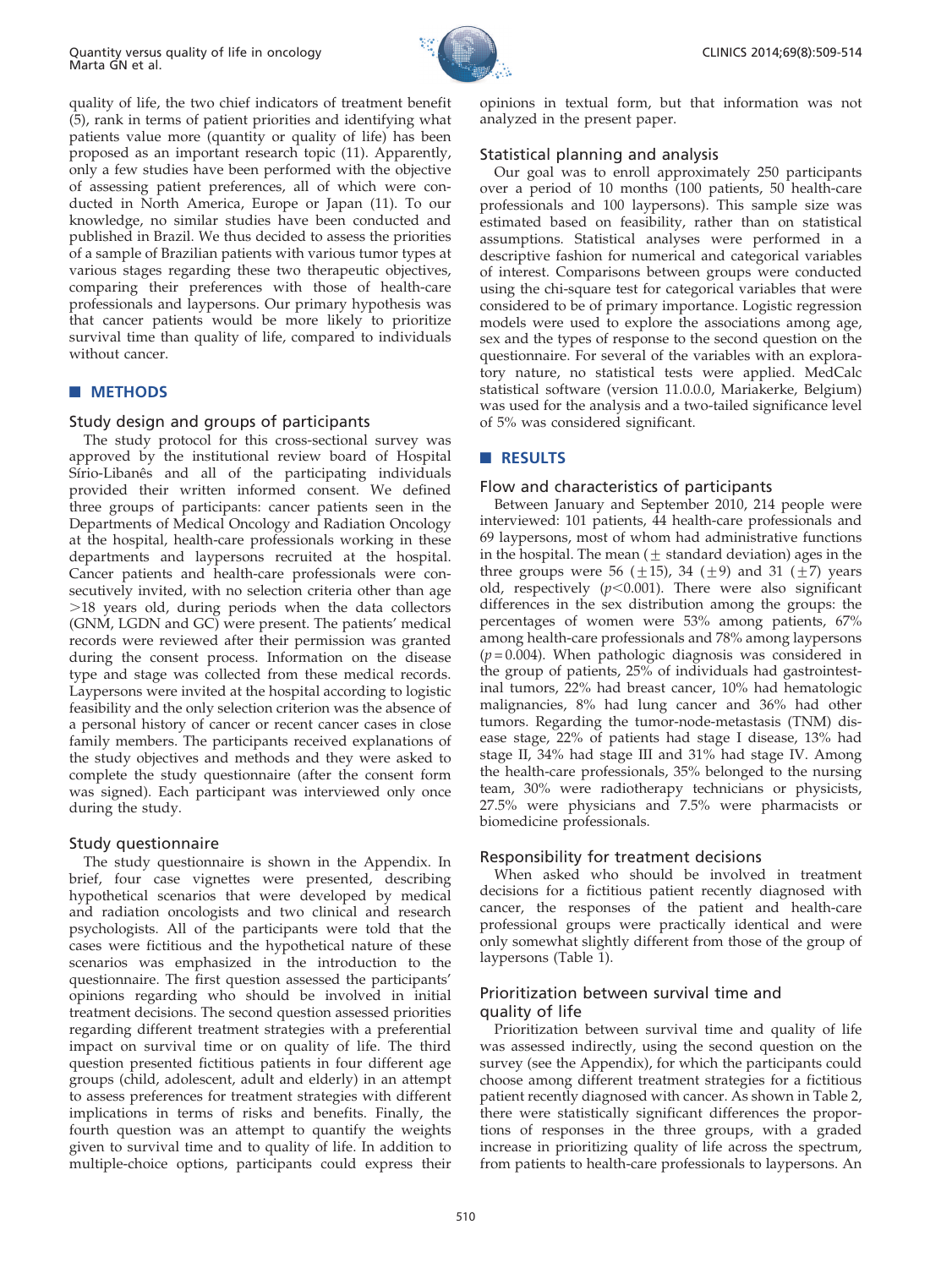

<span id="page-2-0"></span>Table 1 - Responses to the question about who should be involved in treatment decisions for a fictitious cancer patient (the responses did not add up to 100%).

| Who should be involved?                | <b>Patients</b> | <b>Health-care professionals</b> | Laypersons |
|----------------------------------------|-----------------|----------------------------------|------------|
| The physician                          | 74.7%           | 75.7%                            | 50.7%      |
| The patient                            | 58.2%           | 75.7%                            | 44.9%      |
| <b>Relatives</b>                       | 35.4%           | 48.6%                            | 33.3%      |
| Others members of the health-care team | 2.5%            | 13.5%                            | 14.5%      |
| All                                    | 21.5%           | 21.6%                            | 46.4%      |

exploratory analysis showed no differences in priorities for the patient group according to TNM stage (I to III versus IV; data not shown). Moreover, the exploratory analysis suggested that the age and sex distributions were not associat[ed](#page-3-0) [with](#page-3-0) [the](#page-3-0) [choice](#page-3-0) [to](#page-3-0) [maximi](#page-3-0)ze quality of life in response to the second question on the questionnaire, whereas being a layperson was significantly associated with that choice (see Table 3).

For the [third](#page-3-0) [question](#page-3-0) [on](#page-3-0) [the](#page-3-0) [survey,](#page-3-0) [the](#page-3-0) [participants](#page-3-0) were as[ked to select among three treatment strategies for](#page-3-0) fictitiou[s](#page-3-0) [patients](#page-3-0) [in](#page-3-0) [four](#page-3-0) [age](#page-3-0) [groups.](#page-3-0) [The](#page-3-0) [responses,](#page-3-0) [shown](#page-3-0) in Table [4,](#page-3-0) [showed](#page-3-0) [an](#page-3-0) [overall](#page-3-0) [pattern](#page-3-0) [that](#page-3-0) [varied](#page-3-0) [relatively](#page-3-0) little a[mong](#page-3-0) [the](#page-3-0) [participants](#page-3-0) [regarding](#page-3-0) [treatment](#page-3-0) [aggres](#page-3-0)siveness [across](#page-3-0) [the](#page-3-0) [four](#page-3-0) [age](#page-3-0) [groups.](#page-3-0) [Survival](#page-3-0) [was](#page-3-0) [prioritized](#page-3-0) (i.e., mo[re](#page-3-0) [aggressive](#page-3-0) [treatment\)](#page-3-0) [for](#page-3-0) [a](#page-3-0) [5-year-old](#page-3-0) [child](#page-3-0) [and](#page-3-0) [a](#page-3-0) 16-year-[old](#page-3-0) [adole](#page-3-0)scent and increasing emphasis was placed on quality of life (i.e., less aggressive treatment) for a 70 year-old person (with intermediate results for a 50-year-old patient).

Finally, the last question [on](#page-3-0) [the](#page-3-0) [survey](#page-3-0) [presented](#page-3-0) [six](#page-3-0) hypothe[tical](#page-3-0) [scenarios,](#page-3-0) [each](#page-3-0) [with](#page-3-0) [weights](#page-3-0) [for](#page-3-0) [length](#page-3-0) [of](#page-3-0) survival [and](#page-3-0) [quality](#page-3-0) [of](#page-3-0) [life,](#page-3-0) [with](#page-3-0) [zero](#page-3-0) [representing](#page-3-0) [the](#page-3-0) [worst](#page-3-0) possible [situation. Table 5 shows the distributions of](#page-3-0) answers [in](#page-3-0) [the](#page-3-0) [three](#page-3-0) [groups.](#page-3-0) [However,](#page-3-0) [when](#page-3-0) [the](#page-3-0) [data](#page-3-0) [in](#page-3-0) Table 5 [were analyzed in only two categories or in one that](#page-3-0) consider[ed](#page-3-0) [survival](#page-3-0) [time](#page-3-0) [as](#page-3-0) [the](#page-3-0) [priority](#page-3-0) [\(i.e.,](#page-3-0) [scenarios](#page-3-0) [A](#page-3-0) [to](#page-3-0) C, for w[hich](#page-4-0) [the](#page-4-0) [minimum](#page-4-0) [for](#page-4-0) [survival](#page-4-0) [was](#page-4-0) [6\)](#page-4-0) [and](#page-4-0) [one](#page-4-0) [that](#page-4-0) considered quality of life as the priority (i.e., scenarios D to F), there were statistically significant differences among the groups ( $p = 0.007$ ), as shown in Table 6. These results reflect those shown in Table 2, in the sense that an emphasis on survival was more common among patients, whereas an emphasis on quality of life was more frequent among laypersons.

#### **DISCUSSION**

Ideall[y, the provision of cancer care should consider the](#page-4-0) medical, [psychological,](#page-4-0) [social](#page-4-0) [and](#page-4-0) [spiritual](#page-4-0) [consequences](#page-4-0) [of](#page-4-0) the dis[ease in each individual patient \(4\). Therefore,](#page-4-0) systematic and objective assessment of patients via surveys such as that described here can help the clinician and the oncology community to understand patient priorities and

the exte[nt to which such priorities differ from those of](#page-4-0) health-c[are professionals and laypersons. Brazilian patients](#page-4-0) are subj[ected to specific cultural and social issues that could](#page-4-0) result in [differences when their psychological responses to](#page-4-0) cancer a[re compared to those of individuals with different](#page-4-0) cultural [backgrounds. Thus, the current study was a step](#page-4-0) toward [the important goal of achieving personalized and](#page-4-0) culturall[y appropriate cancer care in this country. Brazilian](#page-4-0) investig[ators have been increasingly influential in the](#page-4-0) internati[onal oncology community from](#page-4-0) a scientific point of view (12) and studies such as the current one should represent a natural and necessary extension of clinical trials of novel therapeutic modalities.

Our hypothesis that Brazilian cancer patients would be more likely to prioritize survival time over quality of life, compared to individuals without cancer, stemmed from years of clinical practice with patients and from educational activities with oncology health-care professionals. Evidently, this hypothesis emerged based on subjective feelings and non-systematic observation of the reactions of cancer patients and health-care professionals to conversations about issues of survival time and quality of life. Over the years, several of the authors have developed the impression that health-care professionals seemed to be more concerned with quality of life than with the patients themselves, perhaps due to their professional knowledge of the side effects of treatment and the prognostic implications of cancer diagnosis. The results of our survey suggested that there was a graded increase in concern with the prioritization of quality of life (at the expense of survival) along the continuum from cancer patients to oncology health-care professionals to laypersons. Conversely, an opposite trend appeared to exist regarding concern about survival duration (at the expense of quality of life), at least when patients were compared with laypersons. It should be emphasized, however, that survival was the [chief](#page-4-0) priority (compared to quality of life) in all three of the groups assessed.

It is conceivable that the opposite trends in priorities found in our study were due to the diagnosis of cancer in an individual, leading to a clearer perception of life's finiteness and to a resultant attempt to avoid death at the cost of quality of life. However, patients' knowledge regarding

Table 2 - Priorities regarding treatment options for a fictitious cancer patient; the differences among groups were statistically significant ( $p = 0.005$ ).

| <b>Treatment type</b>                                                  | <b>Patients</b> | Health-care professionals | Laypersons |
|------------------------------------------------------------------------|-----------------|---------------------------|------------|
| One that prolongs survival, regardless of quality of life.             | 21.2%           | $2.3\%$                   | 11.8%      |
| One that provides a reasonably long life, although not necessarily the | 59.6%           | 72.7%                     | 54.4%      |
| longest, with few side effects and little impact on quality of life.   |                 |                           |            |
| One that maximizes quality of life, although survival may be shorter.  | 15.2%           | 22.7%                     | 33.8%      |
| No treatment should be given.                                          | $0\%$           | $0\%$                     | 0%         |
| Do not know or prefer not to comment.                                  | 4.0%            | 2.3%                      | 0%         |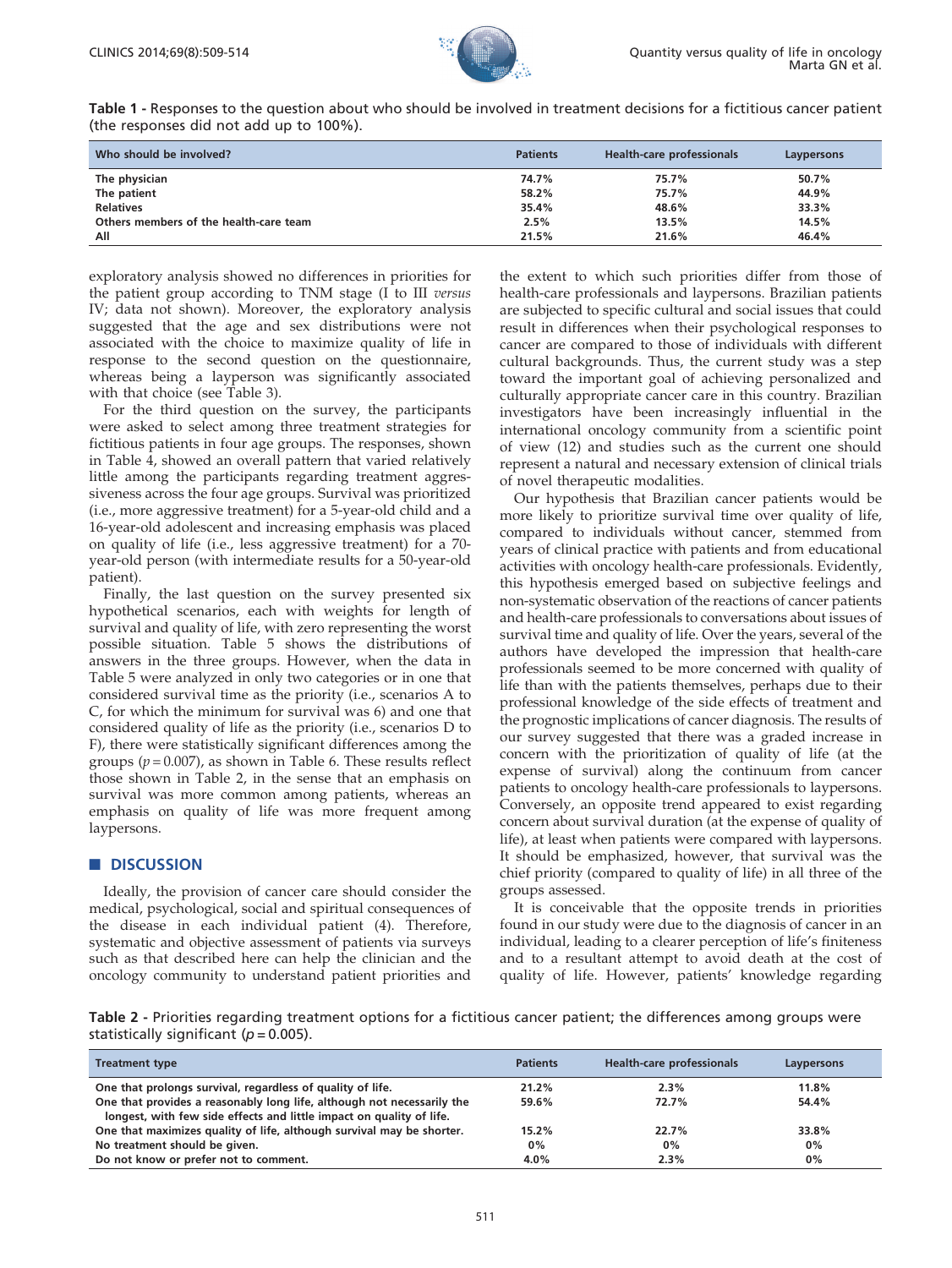

<span id="page-3-0"></span>Table 3 - Multivariate analysis of factors predicting the choice to maximize quality of life in response to the second question on the questionnaire

| <b>Variable</b>                                 | Odds ratio | 95% confidence interval | <i>p</i> - value |
|-------------------------------------------------|------------|-------------------------|------------------|
| Layperson (patient as reference)                | 3.34       | $1.04 - 10.76$          | 0.043            |
| Health-care professional (patient as reference) | 1.379      | $0.37 - 5.22$           | 0.636            |
| Age (as continuous variable)                    | 1.01       | $0.98 - 1.05$           | 0.519            |
| Sex (female as reference)                       | 0.85       | $0.37 - 1.95$           | 0.705            |

| Table 4 - Treatment aggressiveness for fictitious cancer patients in four age groups, according to participant group (see |  |  |  |
|---------------------------------------------------------------------------------------------------------------------------|--|--|--|
| Appendix for complete definitions of treatment types).                                                                    |  |  |  |

| <b>Fictitious</b><br>Patient's age | <b>Treatment type</b>                       | <b>Patients</b> | Health-care<br>professionals | Laypersons |
|------------------------------------|---------------------------------------------|-----------------|------------------------------|------------|
| 5 years old                        | Very toxic, with high chance of cure        | 84.7%           | 93.2%                        | 72.5%      |
|                                    | Toxic but able to prolong survival          | $10.2\%$        | 4.5%                         | 14.5%      |
|                                    | Low toxicity but less effective than others | $5.1\%$         | 2.3%                         | 13.0%      |
| 16 years old                       | Very toxic, with high chance of cure        | 89.9%           | 97.7%                        | 78.3%      |
|                                    | Toxic but able to prolong survival          | $7.1\%$         | 2.3%                         | 18.8%      |
|                                    | Low toxicity but less effective than others | $3.0\%$         | $0\%$                        | 2.9%       |
| 50 years old                       | Very toxic, with high chance of cure        | 78.6%           | 81.0%                        | 64.7%      |
|                                    | Toxic but able to prolong survival          | 16.3%           | 11.9%                        | 27.9%      |
|                                    | Low toxicity but less effective than others | $5.1\%$         | $7.1\%$                      | 7.4%       |
| 70 years old                       | Very toxic, with high chance of cure        | 44.3%           | 18.6%                        | 35.3%      |
|                                    | Toxic but able to prolong survival          | 23.7%           | 30.2%                        | 17.6%      |
|                                    | Low toxicity but less effective than others | 32.0%           | 51.2%                        | 47.1%      |

their diagnoses was not assessed in the current study and the extent to which such knowledge contributed to a greater preference for survival time among patients, compared with the other two groups, remained uncertain. It is also conceivable that the preference for quality of life, particularly among laypersons, was due to the emotional remoteness of the hypothetical cases presented in the questionnaire. Finally, it remained possible that age and sex distributions underlay the different response profiles across the three groups, despite our exploratory analyses not suggesting such a possibility.

To our knowledge, studies of this type have been conducted only in North America, Europe and Japan. Overall, the available studies have shown that cancer patients were [more](#page-4-0) [frequently](#page-4-0) [willing](#page-4-0) [to](#page-4-0) [face](#page-4-0) [the](#page-4-0) [possibility](#page-4-0) of majo[r](#page-4-0) [adverse](#page-4-0) [events](#page-4-0) [in](#page-4-0) [exchange](#page-4-0) [for](#page-4-0) [small](#page-4-0) [objective](#page-4-0) benefits, [compared](#page-4-0) [to](#page-4-0) [health-care](#page-4-0) [professionals](#page-4-0) [and](#page-4-0) [layper](#page-4-0)sons (1[1\).](#page-4-0) [Slevin](#page-4-0) [et](#page-4-0) [al.](#page-4-0) [\(13\)](#page-4-0) [and](#page-4-0) [Balmer](#page-4-0) [et](#page-4-0) [al.](#page-4-0) [\(14\),](#page-4-0) [for](#page-4-0) example[,](#page-4-0) [found](#page-4-0) [that](#page-4-0) [UK](#page-4-0) [cancer](#page-4-0) [patients](#page-4-0) [were](#page-4-0) [more](#page-4-0) [likely](#page-4-0) [to](#page-4-0) accept r[adical](#page-4-0) [treatment](#page-4-0) [with](#page-4-0) [a](#page-4-0) [minimal](#page-4-0) [chance](#page-4-0) [of](#page-4-0) [benefit](#page-4-0) than pe[ople](#page-4-0) [without](#page-4-0) [cancer,](#page-4-0) [including](#page-4-0) [physicians](#page-4-0) [and](#page-4-0) nurses. [Similar](#page-4-0) [results](#page-4-0) [were](#page-4-0) [reported](#page-4-0) [by](#page-4-0) [Bremnes](#page-4-0) [et](#page-4-0) [al.](#page-4-0) [in](#page-4-0) Norweg[ian](#page-4-0) [patients](#page-4-0) [\(15\).](#page-4-0) [In](#page-4-0) [Japan,](#page-4-0) [patients](#page-4-0) [with](#page-4-0) [lung](#page-4-0) [cancer](#page-4-0) were m[ore](#page-4-0) [likely](#page-4-0) [to](#page-4-0) [accept](#page-4-0) [treatment](#page-4-0) [for](#page-4-0) [small](#page-4-0) [benefits](#page-4-0) than we[re patients with other respiratory disorders \(16\). In](#page-4-0) North [American](#page-4-0) [women](#page-4-0) [with](#page-4-0) [early-stage](#page-4-0) [breast](#page-4-0) [cancer,](#page-4-0) McQuell[on et al. \(17\) assessed patient preferences for](#page-4-0) treatme[nt](#page-4-0) [in](#page-4-0) [hypothetical](#page-4-0) [scenarios](#page-4-0) [of](#page-4-0) [metastatic](#page-4-0) [disease;](#page-4-0) specifica[lly, the authors attempted to quantify the trade-off](#page-4-0) between [toxicity](#page-4-0) [and](#page-4-0) [a](#page-4-0) [gain](#page-4-0) [in](#page-4-0) [survival](#page-4-0) [and](#page-4-0) [they](#page-4-0) [found](#page-4-0) [that](#page-4-0) a substa[ntial percentage of women would accept the risk of](#page-4-0) major to[xicity](#page-4-0) [in](#page-4-0) [return](#page-4-0) [for](#page-4-0) [a](#page-4-0) [minimal](#page-4-0) [increase](#page-4-0) [in](#page-4-0) [survival.](#page-4-0) Other st[udies of this type have generally reported similar](#page-4-0) trends i[n](#page-4-0) [terms](#page-4-0) [of](#page-4-0) [patient](#page-4-0) [preferences](#page-4-0) [\(11\)](#page-4-0) [and](#page-4-0) [our](#page-4-0) [results](#page-4-0) were in agreement with those from other countries. However, it is possible that the patient preferences regarding treatment depended on patient and disease characteristics.

Hirose e[t al. \(16\), for example, found an association between](#page-4-0) age and [the](#page-4-0) [choice](#page-4-0) [of](#page-4-0) [more](#page-4-0) [aggressive](#page-4-0) [treatment.](#page-4-0) [In](#page-4-0) [the](#page-4-0) current [study, however, we did not confirm this association](#page-4-0) when al[l](#page-4-0) [of](#page-4-0) [the](#page-4-0) [participants](#page-4-0) [were](#page-4-0) [analyzed](#page-4-0) [in](#page-4-0) [an](#page-4-0) [aggregate](#page-4-0) fashion. [Regarding disease characteristics, we could not](#page-4-0) demonst[rate](#page-4-0) [that](#page-4-0) [tumor](#page-4-0) [stage](#page-4-0) [was](#page-4-0) [associated](#page-4-0) [with](#page-4-0) [a](#page-4-0) [pre](#page-4-0)ference [for survival time in our patients, but a lack of](#page-4-0) understa[nding](#page-4-0) [regarding](#page-4-0) [patients'](#page-4-0) [knowledge](#page-4-0) [about](#page-4-0) [their](#page-4-0) diagnosi[s and prognosis might have confounded these](#page-4-0) results. [Notably,](#page-4-0) [a](#page-4-0) [telephone](#page-4-0) [survey](#page-4-0) [conducted](#page-4-0) [in](#page-4-0) [the](#page-4-0) [US](#page-4-0) showed [that the most frequent therapeutic goal for patients](#page-4-0) with pr[ostate](#page-4-0) [cancer](#page-4-0) [was](#page-4-0) [preservation](#page-4-0) [of](#page-4-0) [quality](#page-4-0) [of](#page-4-0) [life,](#page-4-0) followe[d](#page-4-0) [by](#page-4-0) [extension](#page-4-0) [of](#page-4-0) [life](#page-4-0) [and](#page-4-0) [other](#page-4-0) [objectives,](#page-4-0) [whereas](#page-4-0) urologis[ts](#page-4-0) [more](#page-4-0) [frequently](#page-4-0) [focused](#page-4-0) [on](#page-4-0) [survival](#page-4-0) [prolongation](#page-4-0) as the [goal](#page-4-0) [of](#page-4-0) [therapy](#page-4-0) [\(18\).](#page-4-0) [Whether](#page-4-0) [such](#page-4-0) [results,](#page-4-0) [which](#page-4-0) differed [from](#page-4-0) [the](#page-4-0) [overall](#page-4-0) [literature,](#page-4-0) [were](#page-4-0) [due](#page-4-0) [to](#page-4-0) [differences](#page-4-0) [in](#page-4-0) disease [profile](#page-4-0) [or](#page-4-0) [survey](#page-4-0) [methodology](#page-4-0) [remains](#page-4-0) [unknown.](#page-4-0) Generall[y,](#page-4-0) [most](#page-4-0) [p](#page-4-0)atients with prostate cancer do not face imminently life-threatening disease, which is a potential explanation for their preference in the survey by Crawford et al. (18).

The present study, which should be considered our first attempt to enhance our understanding of the preferences and attitudes toward treatment among Brazilian cancer patients, suffered from limitations. Although the number of

Table 5 - Prioritization between survival time and quality of life (QOL) using weights.

| <b>Scenario</b> | Weight for<br>lifespan | <b>Weight for</b><br><b>OOL</b> | <b>Patients</b> | <b>Health-care</b><br>professionals Laypersons |       |
|-----------------|------------------------|---------------------------------|-----------------|------------------------------------------------|-------|
| А               | 10                     | 0                               | 11.6%           | 2.3%                                           | 6.0%  |
| в               | 8                      | 2                               | 13.7%           | 11.6%                                          | 6.0%  |
|                 | 6                      | 4                               | 28.4%           | 14.0%                                          | 23.9% |
| D               | 4                      | 6                               | 26.3%           | 53.5%                                          | 37.3% |
| E               | 2                      | 8                               | 14.7%           | 16.3%                                          | 19.4% |
|                 |                        | 10                              | 5.3%            | 2.3%                                           | 7.5%  |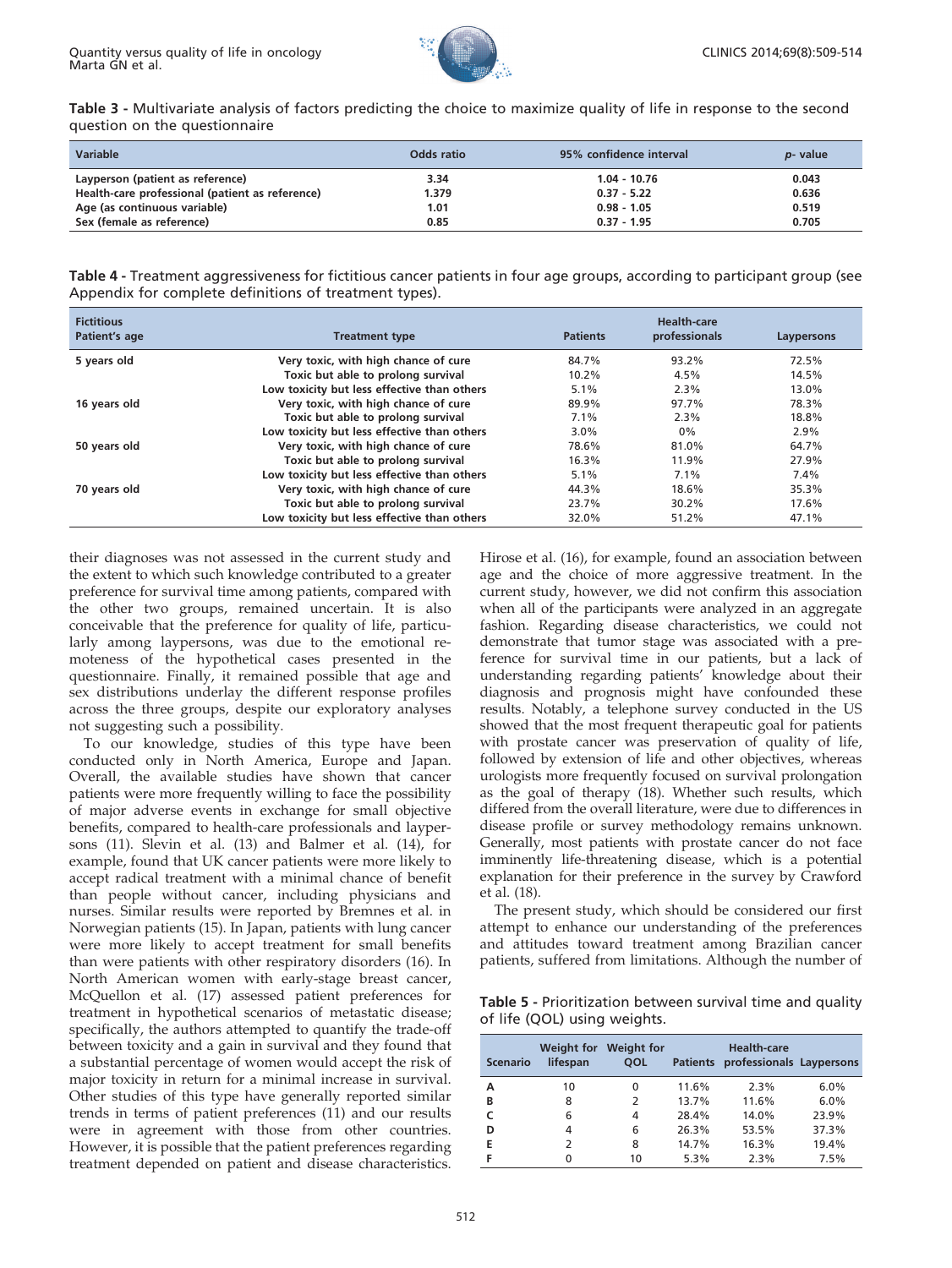

<span id="page-4-0"></span>Table 6 - Prioritization between survival time and quality of life using weights and grouping scenarios (see Appendix for definitions).

| <b>Scenario</b> | <b>Patients</b> | Health-care professionals | Laypersons |
|-----------------|-----------------|---------------------------|------------|
| A. B or C       | 53.7%           | 27.9%                     | 35.8%      |
| D. E or F       | 46.3%           | 72.1%                     | 64.2%      |

patients investigated in this study was similar to that enrolled in prior face-to-face surveys (13-15,17), our sample size was relatively small. Notably, the number of individuals without cancer, including health-care professionals and laypersons, was smaller than in previous studies (13,18). In fact, enrollment for the current study was more difficult for the latter two groups than for the group of patients, the vast majority of whom readily agreed to participate after being invited by the interviewers. A second limitation, which was already noted, was that we did not ascertain the patients' knowledge regarding their diagnoses. In fact, we made every effort to avoid exposing the patients to psychological distress resulting from study participation. As noted previously, the hypothetical nature of the cases presented was emphasized in the introduction to the questionnaire. It should be noted, however, that the patients' choices might have been related to their knowledge or beliefs about their prognoses (19). A third limitation was that the current study was conducted at a private hospital in the city of São Paulo and the extent to which the observed patient preferences were representative of those of different social classes and regions of the country remains unknown.

In summary, both survival time and quality of life appeared to be important to cancer patients, oncology health-care professionals and laypersons in Brazil. However, the results of our study suggested that survival time was of higher priority to people who were diagnosed with cancer, whereas quality of life appeared to be more important to those for whom cancer (or, for that matter, the perspective of life's finiteness) was a more remote possibility.

#### **ACKNOWLEDGMENTS**

This work was funded in part by a grant from the Bioethics Centre of the São Paulo State Medical Council.

## **AUTHOR CONTRIBUTIONS**

Marta GN, Del Nero LG, Mangabeira A and Critchi G were responsible for the definition of intellectual content, literature research, data acquisition, manuscript preparation, manuscript editing and manuscript review. Marta GN, Kovács MJ, Silva JL and Saad ED were responsible for study conception, study design, definition of intellectual content, literature research, manuscript preparation, manuscript editing and manuscript review

#### **REFERENCES**

- 1. Kris MG, Benowitz SI, Adams S, Diller L, Ganz P, Kahlenberg MS, et al. Clinical cancer advances 2010: annual report on progress against cancer from the American Society of Clinical Oncology. J Clin Oncol. 2010;28(36):5327-47, http://dx.doi.org/10.1200/JCO.2010.33.2742.
- 2. Vogelzang NJ, Benowitz SI, Adams S, Aghajanian C, Chang SM, Dreyer ZE, et al. Clinical cancer advances 2011: Annual Report on Progress Against Cancer from the American Society of Clinical Oncology. J Clin Oncol. 2011;30(1):88-109.
- 3. Roth BJ, Krilov L, Adams S, Aghajanian CA, Bach P, Braiteh F, et al. Clinical cancer advances 2012: annual report on progress against cancer

from the american society of clinical oncology. J Clin Oncol. 2013;31(1):131-61, http://dx.doi.org/10.1200/JCO.2012.47.1938.

- 4. Peppercorn JM, Smith TJ, Helft PR, Debono DJ, Berry SR, Wollins DS, et al. American society of clinical oncology statement: toward individualized care for patients with advanced cancer. J Clin Oncol. 2011;29(6):755-60, http://dx.doi.org/10.1200/JCO.2010.33.1744.
- 5. Johnson JR, Temple R. Food and Drug Administration requirements for approval of new anticancer drugs. Cancer Treat Rep. 1985;69(10):1155-9.
- 6. Sargent D. General and statistical hierarchy of appropriate biologic endpoints. Oncology (Williston Park). 2006;20(6 Suppl 5):5-9.
- 7. Smith I. Goals of treatment for patients with metastatic breast cancer. Semin Oncol. 2006;33(1 Suppl 2):S2-5, http://dx.doi.org/10.1053/j. seminoncol.2005.07.030.
- 8. Pazdur R. Endpoints for assessing drug activity in clinical trials. Oncologist. 2008;13(Suppl 2):19-21, http://dx.doi.org/10.1634/theoncologist.13-S2-19.
- 9. Ocana A, Amir E, Vera F, Eisenhauer EA, Tannock IF. Addition of bevacizumab to chemotherapy for treatment of solid tumors: similar results but different conclusions. J Clin Oncol. 2011;29(3):254-6, http:// dx.doi.org/10.1200/JCO.2010.32.0275.
- 10. Fleming TR, Rothmann MD, Lu HL. Issues in using progression-free survival when evaluating oncology products. J Clin Oncol. 2009; 27(17):2874-80, http://dx.doi.org/10.1200/JCO.2008.20.4107.
- 11. Matsuyama R, Reddy S, Smith TJ. Why do patients choose chemotherapy near the end of life? A review of the perspective of those facing death from cancer. J Clin Oncol. 2006;24(21):3490-6, http://dx.doi.org/10.1200/ JCO.2005.03.6236.
- 12. Saad ED, Pinheiro CM, Masson AL, Borghesi G, Hoff PM, Prisco FE. Increasing output and low publication rate of Brazilian studies presented at the American Society of Clinical Oncology Annual Meetings. Clinics. 2008;63(3):293-6, http://dx.doi.org/10.1590/S1807-59322008000300001.
- 13. Slevin ML, Stubbs L, Plant HJ, Wilson P, Gregory WM, Armes PJ, et al. Attitudes to chemotherapy: comparing views of patients with cancer with those of doctors, nurses, and general public. BMJ. 1990;300(6737): 1458-60, http://dx.doi.org/10.1136/bmj.300.6737.1458.
- 14. Balmer CE, Thomas P, Osborne RJ. Who wants second-line, palliative chemotherapy? Psychooncology. 2001;10(5):410-8, http://dx.doi.org/10. 1002/pon.538.
- 15. Bremnes RM, Andersen K, Wist EA. Cancer patients, doctors and nurses vary in their willingness to undertake cancer chemotherapy. Eur J Cancer. 1995;31A(12):1955-9.
- 16. Hirose T, Horichi N, Ohmori T, Kusumoto S, Sugiyama T, Shirai T, et al. Patients preferences in chemotherapy for advanced non-small-cell lung cancer. Intern Med. 2005;44(2):107-13, http://dx.doi.org/10.2169/ internalmedicine.44.107.
- 17. McQuellon RP, Muss HB, Hoffman SL, Russell G, Craven B, Yellen SB. Patient preferences for treatment of metastatic breast cancer: a study of women with early-stage breast cancer. J Clin Oncol. 1995;13(4):858-68.
- 18. Crawford ED, Bennett CL, Stone NN, Knight SJ, DeAntoni E, Sharp L, et al. Comparison of perspectives on prostate cancer: analyses of survey data. Urology. 1997;50(3):366-72, http://dx.doi.org/10.1016/ S0090-4295(97)00254-9.
- Weeks JC, Cook EF, O'Day SJ, Peterson LM, Wenger N, Reding D, et al. Relationship between cancer patients' predictions of prognosis and their treatment preferences. JAMA. 1998;279(21):1709-14, http://dx.doi.org/ 10.1001/jama.279.21.1709.

## **APPENDIX**

# STUDY QUESTIONNAIRE (translated from the original version in Portuguese)

1: A patient has just received a diagnosis of cancer. In your opinion, who should be involved in the choice of treatment? Please check as many options as you like.

2: A patient has just received a diagnosis of cancer. The physician discusses the therapeutic options and the possible side effects of the treatment with him or her. In your opinion, which therapeutic modality should be chosen?

 $\Box$  The physician

 $\square$  The patient

 $\Box$  The relatives

 $\Box$  Others members of the health-care team (nutritionist, psychologist, physiotherapist, others)

<sup>□</sup> Everybody